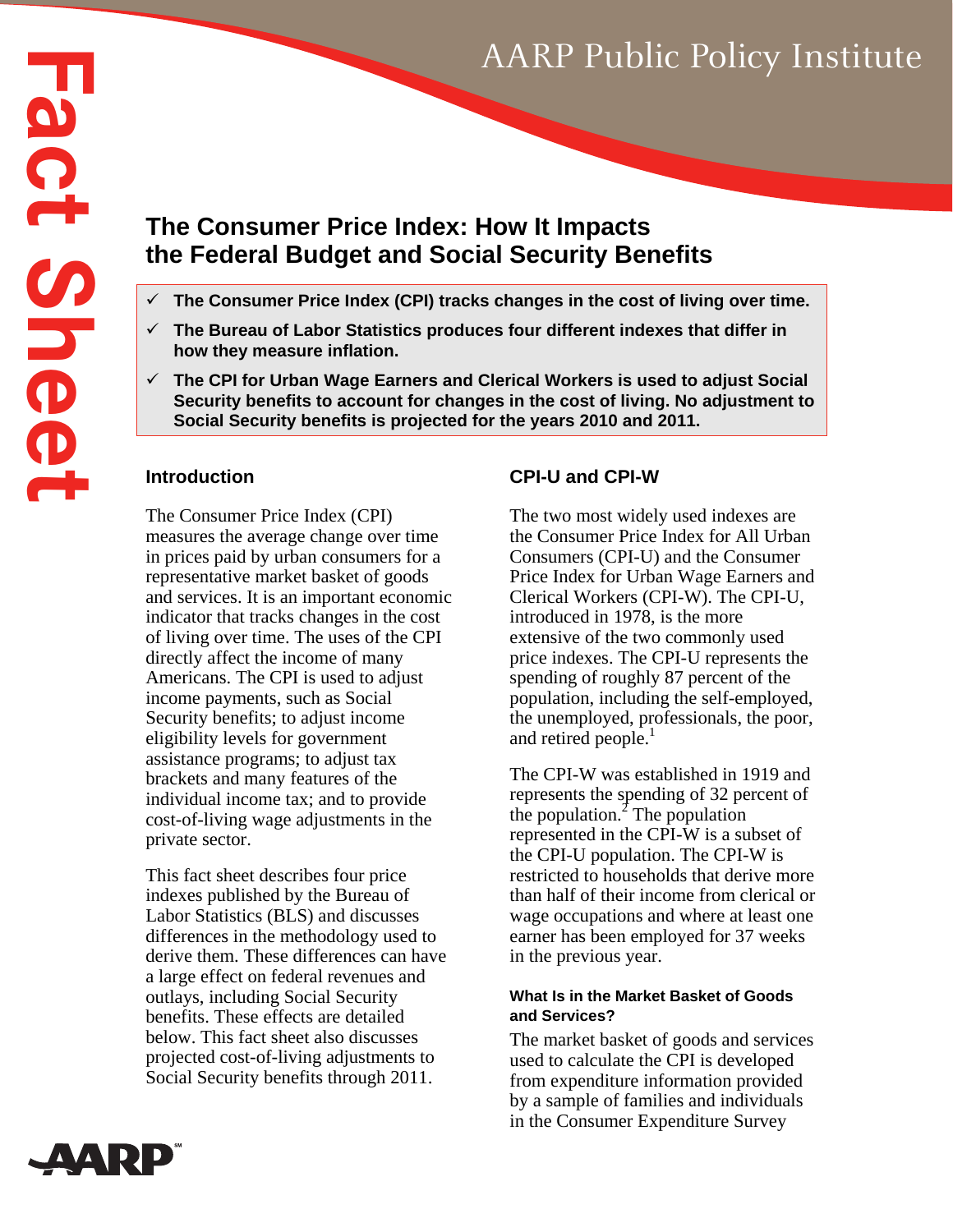(CES). The CPI market basket weights are updated every two years based on this survey. The market basket includes about 200 categories of goods and services—such as breakfast cereal, televisions, and physicians' services that are divided into eight major groups. (See table 1.) Expenditure weights derived from the CES indicate how the average consumer spends his or her money on each good or service. For example, because people generally spend more on housing costs than on telephone charges, housing costs receive a higher weight in the calculation of the CPI. The CPI may overstate or understate the inflation experience of families and individuals whose expenditure patterns differ substantially from the average consumer.

#### **How Are the Prices of the Goods and Services Determined?**

The BLS collects price information from retail outlets each month. They record prices of a scientifically selected sample of the goods and services in the market basket, the prices paid by consumers for roughly 100,000 items. If an item is no longer available for purchase or the quality has changed—for example, if the number of pieces sold in a pack has decreased—a new item is selected or the change is recorded. Lastly, specialists review all the price data for accuracy and make adjustments to account for quality changes or other value changes.<sup>3</sup>

## **Calculating the CPI**

The BLS uses a geometric mean estimator to average prices within about 61 percent of the weight of the CPI item categories in the market basket. This formula accounts for substitution within item categories in response to price changes, such as substituting one type of apple for another. The remaining categories are calculated using a Laspeyres formula, which measures changes in costs of a fixed market basket,

| Table 1.<br>What's in the CPI Market Basket?                                                                                          |                                                                                                                       |  |  |  |  |  |  |  |
|---------------------------------------------------------------------------------------------------------------------------------------|-----------------------------------------------------------------------------------------------------------------------|--|--|--|--|--|--|--|
| Groups                                                                                                                                | <b>Examples of</b><br><b>Categories</b>                                                                               |  |  |  |  |  |  |  |
| Food and<br><b>Beverages</b>                                                                                                          | breakfast cereal, milk,<br>coffee, chicken, wine,<br>full-service meals.<br>snacks                                    |  |  |  |  |  |  |  |
| Housing                                                                                                                               | rent of primary<br>residence, owners'<br>equivalent rent, fuel<br>oil, bedroom furniture                              |  |  |  |  |  |  |  |
| Apparel                                                                                                                               | men's shirts and<br>sweaters, women's<br>dresses, jewelry                                                             |  |  |  |  |  |  |  |
| Transportation                                                                                                                        | new vehicles, airline<br>fares, gasoline, motor<br>vehicle insurance,<br>public transportation                        |  |  |  |  |  |  |  |
| <b>Medical Care</b>                                                                                                                   | prescription drugs and<br>medical supplies,<br>physicians' services,<br>eyeglasses and eye<br>care, hospital services |  |  |  |  |  |  |  |
| Recreation                                                                                                                            | televisions, toys, pets<br>and pet products,<br>sports equipment,<br>admissions                                       |  |  |  |  |  |  |  |
| <b>Education</b> and<br>Communication                                                                                                 | college tuition,<br>postage, telephone<br>services, computer<br>software and<br>accessories                           |  |  |  |  |  |  |  |
| Other Goods and<br>Services                                                                                                           | tobacco and smoking<br>products, haircuts and<br>other personal services,<br>funeral expenses                         |  |  |  |  |  |  |  |
| Source: Bureau of Labor Statistics, "Consumer Price<br>Index: Frequently Asked Questions." Accessed at<br>www.bls.gov/cpi/cpifaq.htm. |                                                                                                                       |  |  |  |  |  |  |  |

and therefore does not account for substitution.

The CPI-U and CPI-W are thought to overstate inflation because of several biases in the calculation of the CPI. These biases relate to consumer substitution, quality change, and the introduction of new goods. $4$  The geometric mean formula accounts for substitution of products in response to relative price changes that occur within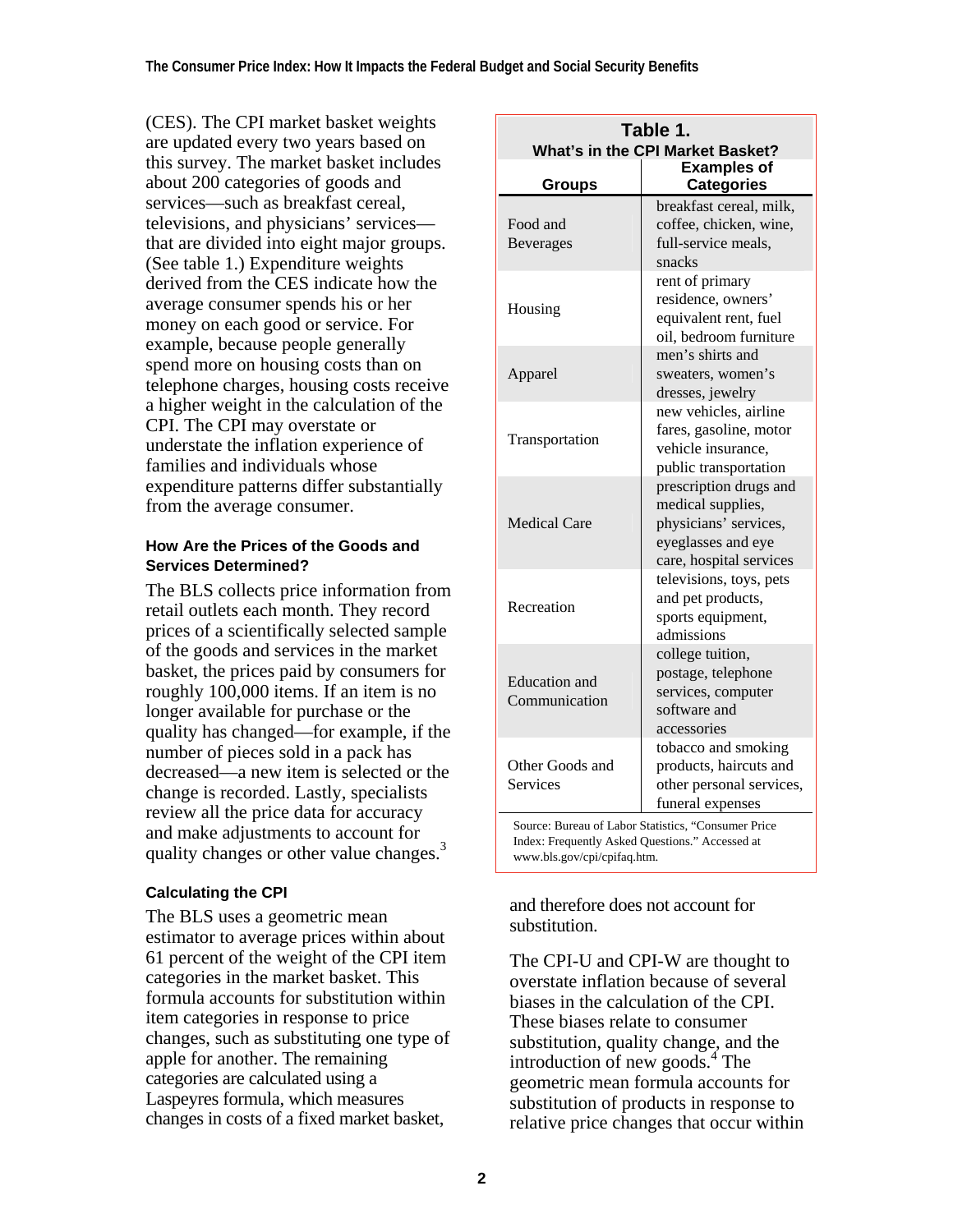CPI categories, but it does not account for overall substitution of products that occurs across item categories. This biases the CPI upward.

The CPI is also limited in how well it can account for changes in the quality of goods over time or as a result of older goods being discontinued. This can result in upward or downward bias, depending on how well BLS is able to adjust for or factor out changes in quality.

Finally, new goods, like cell phones, may not be added to the market basket quickly enough to capture the drop in price after their initial introduction. If this drop is not captured, inflation may be overstated.

# **CPI-E**

The BLS also produces the CPI-E, an experimental CPI for consumers 62 years of age and older. The population included in the CPI-E includes unattached individuals age 62 and older, members of families where the reference person or spouse is age 62 or older, and unrelated persons living in a household where the reference person is age 62 or older. The CPI-E expenditure weights reflect the spending behavior of the population age 62 and older. For example, medical expenses receive a higher weight in the CPI-E than they do in the other indexes.

In comparison to the CPI-U and CPI-W, the CPI-E has tended to grow faster most years (see table 2). The spending behavior of older Americans contributes to this increased growth; the population age 62 and older tends to spend more money on items for which prices increase more quickly, like medical expenses. The BLS warns that caution should be used when drawing conclusions from CPI-E data because of the following methodological limitations:

- Expenditure weights for goods and services used in the CPI-E are estimated from the spending behavior of a much smaller sample of the households in the CES, resulting in higher sampling error.
- The CPI-E uses the same geographical areas and retail outlets as the CPI-U, and the retail outlets frequented by the elderly may differ in location and type from the outlets frequented by the rest of the population.
- While the expenditure weights of the CPI-E differ from other CPI indexes, the items priced for the CPI-E are determined based on the purchases of the total urban population. Thus, the items priced for the CPI-E may not be representative of the population age 62 and older.

| Table 2.<br>12-Month Percentage Change for CPI-E, CPI-U, CPI-W, and C-CPI-U, 1999-2008 |      |      |      |      |      |      |      |      |      |        |  |
|----------------------------------------------------------------------------------------|------|------|------|------|------|------|------|------|------|--------|--|
|                                                                                        | Dec. | Dec. | Dec. | Dec. | Dec. | Dec. | Dec. | Dec. | Dec. | Dec.   |  |
| Year                                                                                   | 1999 | 2000 | 2001 | 2002 | 2003 | 2004 | 2005 | 2006 | 2007 | 2008   |  |
| CPI-E                                                                                  | 2.8  | 3.6  | 1.9  | 2.6  | 2.1  | 3.4  | 3.6  | 2.7  | 4.0  | 0.5    |  |
| <b>CPI-U</b>                                                                           | 2.7  | 3.4  | 1.6  | 2.4  | 1.9  | 3.3  | 3.4  | 2.5  | 4.1  | 0.1    |  |
| <b>CPI-W</b>                                                                           | 2.7  | 3.4  | 1.3  | 2.4  | 1.6  | 3.4  | 3.5  | 2.4  | 4.3  | $-0.5$ |  |
| C-CPI-U                                                                                | n.a. | 2.6  | 1.3  | 2.0  | 1.7  | 3.2  | 2.9  | 2.3  | 3.7  |        |  |

Note: The percentage change in the C-CPI-U from December 2007 to December 2008 is based on the interim release. Data for the C-CPI-U are not available prior to 2000.

Source: CPI-U, CPI-W, CPI-E, and C-CPI-U data series from the Bureau of Labor Statistics.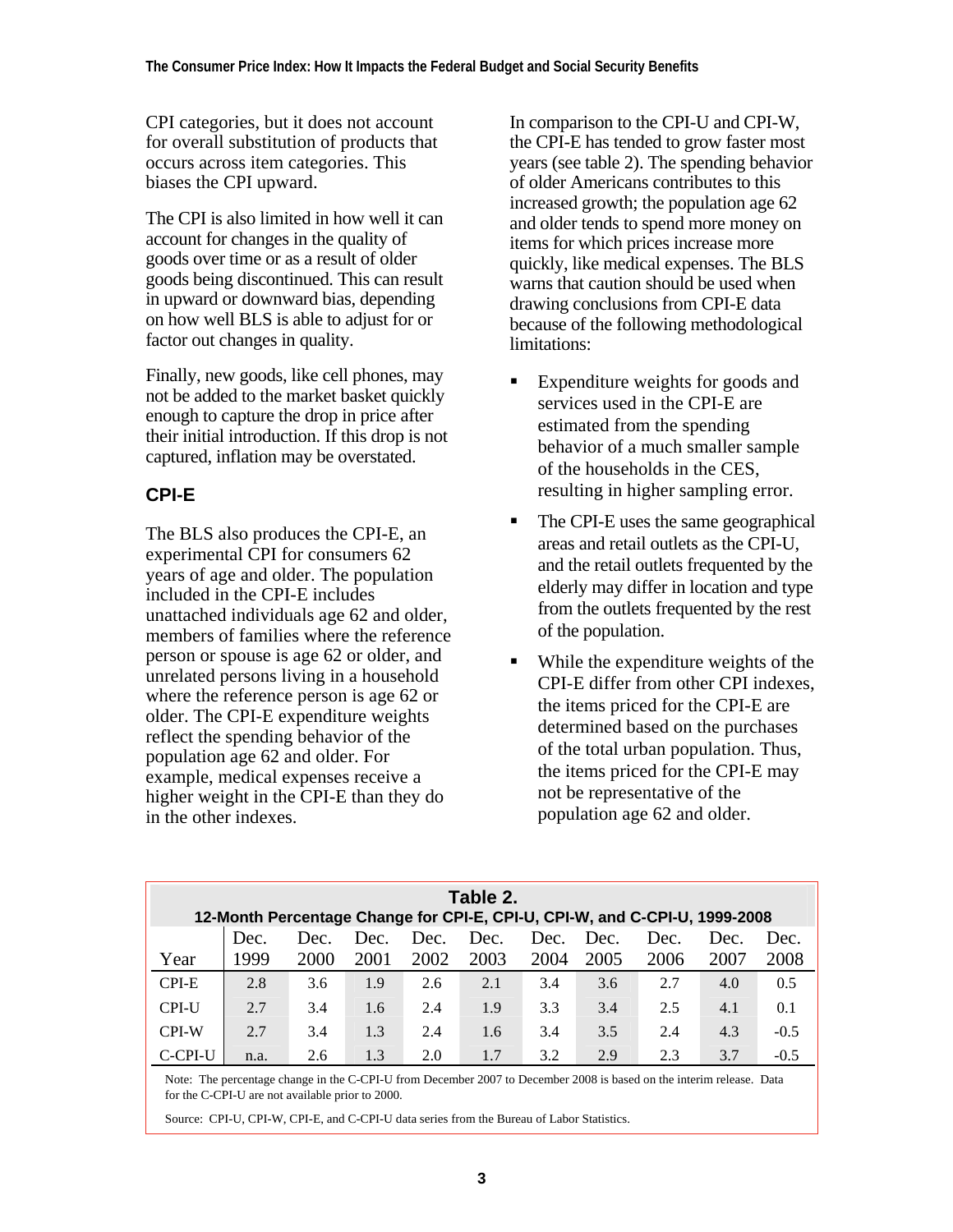■ Prices in the CPI-E do not account for discounts available to older Americans<sup>5</sup>

# **C-CPI-U**

The chained CPI-U (C-CPI-U), introduced in 2002, is a monthly price index that accounts for substitution across item categories in response to relative price changes. The C-CPI-U uses the average of the expenditure weights for two adjacent periods to calculate price changes and thus reflects changes in the composition of the market basket (substitution across categories).<sup>6</sup> The CPI-U and CPI-W, however, use only expenditure weights from the base period to compute price change over time, and therefore can only account for substitution within item categories. (See the appendix for a more detailed description of calculating the CPI.) For example, the C-CPI-U can account for consumers choosing to substitute beef for pork in response to an increase in the price of all pork while the price of beef remains constant. However, the CPI-U and CPI-W do not account for this type of substitution since pork and beef are in different item categories. While the C-CPI-U accounts for substitution across item categories, it does not account for the quality change or new goods biases that are associated with all CPI indexes.

Because the C-CPI-U can better account for substitution within and across categories, it tends to trend lower than the other indexes. The BLS initially estimated that the C-CPI-U would increase at an average annual rate of 0.1 to 0.2 percentage points less than the CPI-U. However, since 2005, the growth rate of the C-CPI-U has been between 0.2 and 0.6 percentage points less than that of the CPI-U. (See table 2.)

# **CPI and the Federal Budget**

Application of the different price indexes can have large impacts on the federal budget because they measure inflation differently. For example, various sections of the individual income tax code, including the standard deduction, rate brackets, and certain exemptions, are indexed to the CPI-U. The CPI also is used to adjust payments under various federal programs, such as Social Security and military and federal civil service pension payments. If the CPI-U overestimates inflation, it will reduce federal tax revenues and increase expenditures.

The Congressional Budget Office (CBO) has estimated the impact of using the C-CPI-U instead of the CPI-U to index various individual income tax items. This change would result in a net revenue increase of \$800 million in 2010. The revenue gain would increase to \$8 billion in 2014, and total revenue would increase by \$22 billion over the five-year period. The CBO has estimated that if the C-CPI-U were used for all indexed federal benefit programs, including Social Security, federal expenditures would be reduced by \$20 billion between 2010 and 2014.<sup>7</sup>

# **Social Security Cost-of-Living Adjustments and the CPI**

Prior to 1975, Congress adjusted Social Security benefits on an ad hoc basis. Legislation passed in 1972, and implemented in 1975, ensured that Social Security benefits are inflationprotected by automatically adjusting benefits to keep pace with inflation. The annual Social Security cost-of-living adjustment (COLA) is based on increases in the CPI-W from the third quarter of the previous year to the third quarter of the current year. For example, the average CPI-W for the third quarter (July–September) of 2007 was 203.596,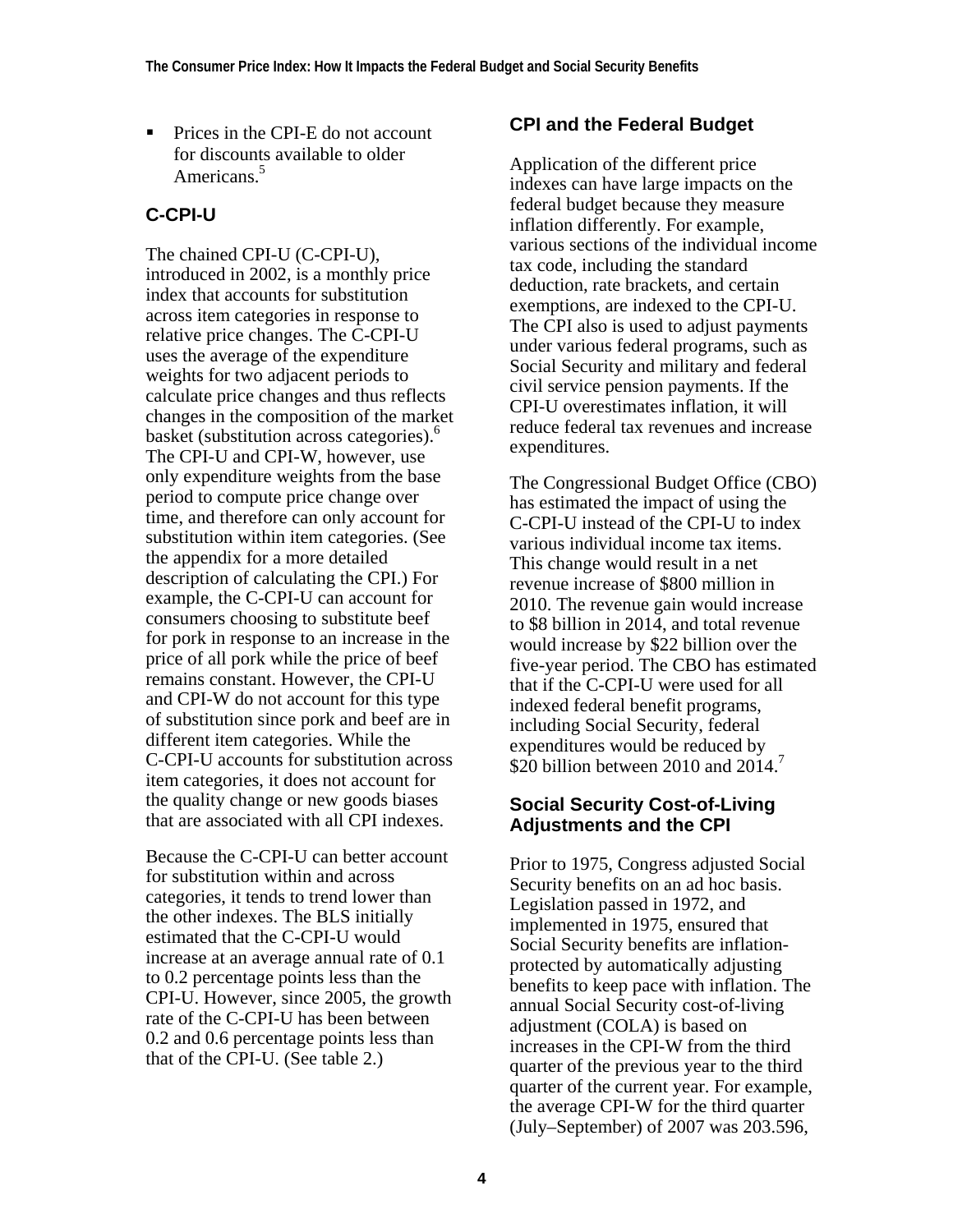and for the same quarter in 2008, the average was 215.495. Thus, the December 2008 COLA was:

$$
(215.495-203.596) / 203.596 \times 100 = 5.8 \text{ percent.}^{8}
$$

In years where there is no positive inflation from one third quarter to the next, there is no COLA. Social Security benefits are not decreased in years where there is negative inflation.

#### **Alternative Indexes for Adjusting the COLA**

Other indexes, including the CPI-U and CPI-E, have been suggested as alternatives to indexing benefits to the CPI-W. The CPI-W population includes wage earners and clerical workers, but by definition it excludes families and individuals whose income comes primarily from pensions or Social Security benefits. The CPI-U and CPI-E better represent the beneficiary population.

Although the CPI-E does target the population age 62 and older, currently it is an experimental index with several methodological limitations. The experimental CPI-E tends to grow faster than any of the other indexes, but because of methodological limitations it is unclear whether this growth reflects the true inflation experience of older Americans. The population of the CPI-E also does not include nonelderly Social Security beneficiaries, and may not reflect the inflation experience of the beneficiary population.

The CPI-U currently is a better alternative to the CPI-W, because even though it does not specifically represent those age 62 and older it represents a much larger share of the beneficiary population than the CPI-W. The CPI-U also does not suffer from all of the methodological limitations of the CPI-E. The CPI-U could be implemented quickly, while using the CPI-E would

require additional resources to allow the BLS to correct the methodological limitations associated with the CPI-E.

#### **Indexing Social Security Benefits to the C-CPI-U**

One of the primary options for containing Social Security's growth and promoting solvency is to curtail benefits relative to contributions. Upward bias in the CPI used to adjust benefits for inflation can have a significant effect on Social Security's outlays and its solvency. It should be noted that the use of an index that would eliminate the overstatement of inflation in the CPI-W would not reduce the living standards of beneficiaries.

One option for containing benefits is to use the C-CPI-U instead of the CPI-W (which can overstate inflation) to calculate the annual Social Security COLA. (See figure 1.) The CBO estimates that the C-CPI-U on average is likely to grow 0.3 percentage points more slowly than the CPI-W over the next 10 years. The CBO estimates that using the C-CPI-U instead of the CPI-W would reduce Social Security outlays by \$15 billion over the next 5 years and by \$108 billion over the next 10 years.<sup>9</sup>

Another option for containing benefits and using an index that better targets the population of Social Security beneficiaries (see discussion below) is to develop a chained CPI for the elderly, as has been done with the CPI-E. Using an index that specifically reflects the spending habits of the elderly ensures that the COLA reflects the inflation experience of the beneficiary population. However, a newly developed chained CPI for the elderly would need to be more robust than the current CPI-E; otherwise conclusions drawn from such an index would be unreliable.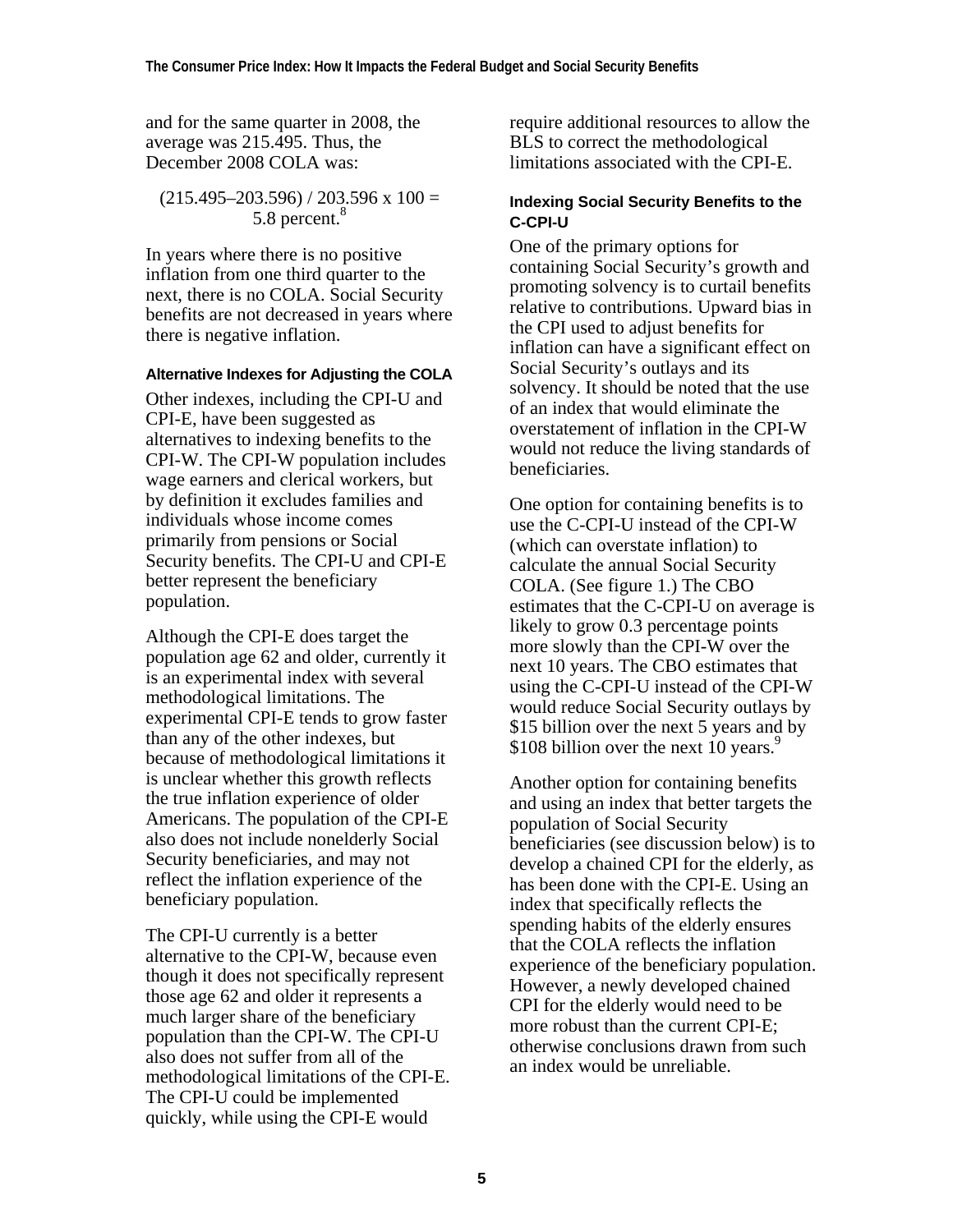

#### **No Inflation, No COLA**

The Social Security Administration and the CBO project that there will be no COLA in 2010 and 2011 because there is no projected inflation for those years relative to the third quarter of  $2008$ <sup>10</sup> The 2009 COLA increase of 5.8 percent was the largest increase in 25 years. The third quarter of 2008 saw a dramatic increase in prices over the previous third quarter. However, this increase was followed by a dramatic drop in prices in the fourth quarter (October, November, and December) of 2008 because of the recession and the decline in oil prices.<sup>11</sup> (See figure 2.) Prices are expected to remain below the 2008 third-quarter level until the third quarter of 2011. As a result, the Social Security Administration projects no COLA for the next two years and a modest 1.4 percent increase in benefits for 2012.

The lack of a Social Security COLA presents a problem for certain Medicare

beneficiaries and for state budgets. Current law specifies that the Medicare Part B premiums of all beneficiaries must account for 25 percent of estimated program costs for the aged, and Medicare costs continue to rise.<sup>12</sup> In a typical year, almost all beneficiaries receive a COLA large enough to offset the increase in monthly Part B premiums. A holdharmless provision caps Medicare Part B premium increases from being larger than the COLA, so that the premium increases do not cause Social Security benefits to decrease from one year to the next. Most beneficiaries, therefore, will not see an increase in their Part B premiums for the years when there is no COLA. However, roughly 25 percent of Medicare beneficiaries are not protected by the holdharmless provision.

The Medicare beneficiaries not held harmless fall into one of the following groups: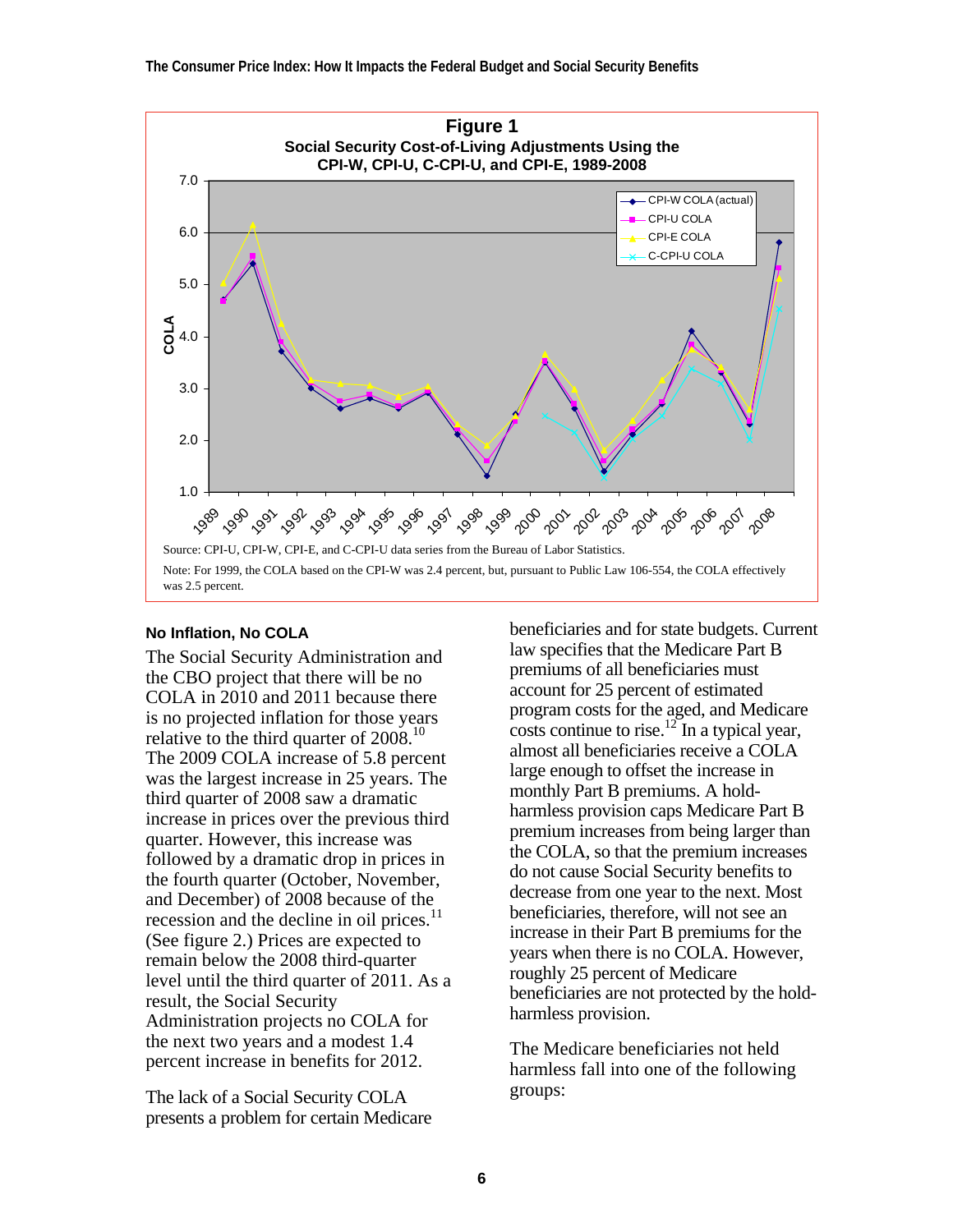**The Consumer Price Index: How It Impacts the Federal Budget and Social Security Benefits** 



- Low-income beneficiaries eligible for both Medicare and Medicaid. States pay a share of low-income beneficiaries' Part B premiums through the federal-state Medicaid program. The combined federal-state Medicaid subsidy would pay for the entire increase in Part B premiums for low-income beneficiaries. This group represents 17 to 18 percent of Medicare beneficiaries.
- Higher income beneficiaries with a modified adjusted gross income above \$85,000 for individuals or \$170,000 for couples who pay income-related Part B premiums.<sup>13</sup> This group represents 5 percent of Medicare beneficiaries.
- New beneficiaries receiving Social Security or Medicare for the first time in 2010. In the following year, these beneficiaries would be protected by the hold-harmless rule. This group represents 2 percent of Medicare beneficiaries.

The beneficiaries not held harmless would bear the total cost of the increase in aggregate Medicare Part B premiums.

These beneficiaries would see projected monthly premium increases of \$8 in 2010, \$16 in 2011, and (if there is no COLA in 2012)  $$50$  in 2012.<sup>14</sup> Once COLAs resume, most beneficiaries will again share in the cost of the Medicare premiums. Thus, higher income beneficiaries and newer beneficiaries may see their premiums fall, states may pay less for premiums for low-income beneficiaries, and most of those previously held harmless will be subject to an increase in premiums. The increase in premiums cannot, by law, exceed the COLA for those eligible to be held harmless.

Even some beneficiaries who are held harmless may feel as though they are worse off without a COLA. This is because Social Security beneficiaries who enroll in the Medicare Part D drug benefit may elect to have their premiums deducted from their Social Security payments. Part D premiums are expected to rise in 2010 and 2011, and beneficiaries are not held harmless for Part D premium increases.

#### **Conclusions**

The Consumer Price Indexes have a major impact on the federal budget and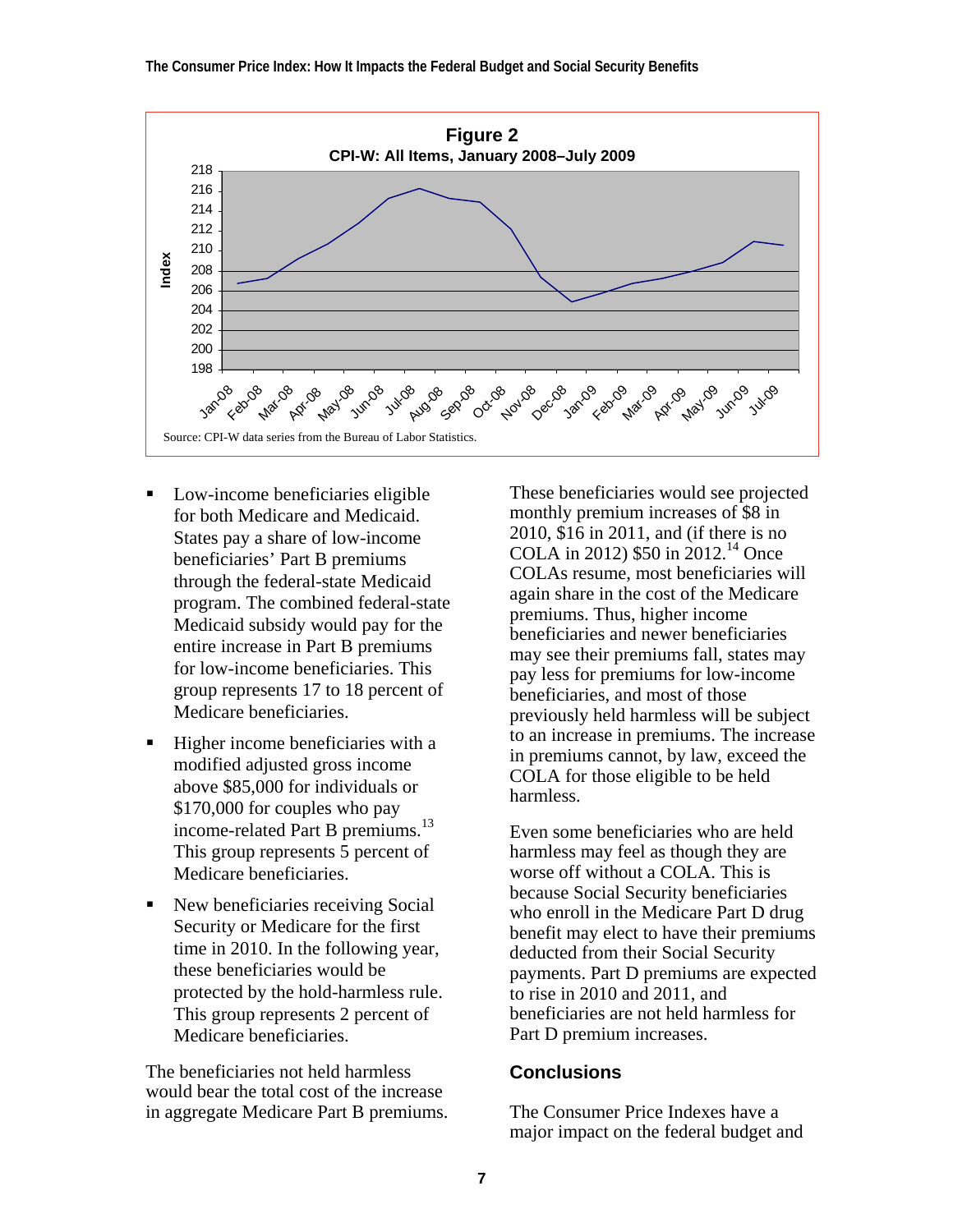on the income of many Americans, particularly those who are older. Thus, it is important that the BLS continues to examine how to improve the accuracy and timeliness of the indexes, and that the index or indexes that best reflect inflation of the elderly and nonelderly populations be used to determine adjustment to tax parameters and benefits. In the case of the Social Security program, the CPI-U is clearly a better choice for adjusting benefits than the CPI-W because it is more representative of the beneficiary population. In addition to studying the chained CPI-U, the Bureau of Labor Statistics should consider developing a chained CPI for older Americans to more accurately account for their expenditure patterns.

# **Appendix on Calculation of the CPI<sup>15</sup>**

The CPI is constructed in two steps. First, the U.S. is divided into 38 geographic areas and data (including prices and quantities purchased) for 211 categories of goods and services are obtained. Then average price changes for the 8,018 itemarea combinations are computed. In the second step, the average price changes for the 8,018 item-area combinations are aggregated to produce overall indexes for all items and all geographic areas. Data on prices are collected by BLS employees who call or visit thousands of retail outlets to obtain price information each month. Data on quantities purchased by a representative sample of consumers are derived from the Consumer Expenditure Survey.

All of the current price indexes (CPI-U, CPI-W, CPI-E and C-CPI-U) account for substitution within most item categories to some extent, by using a geometric mean formula in the first stage of constructing the indexes.<sup>16</sup> The geometric mean formula holds the share of total spending for a category (price multiplied by quantity) attributed to a particular item

constant. Thus, when the price of an item rises, the quantity of the item purchased is implicitly assumed to fall.

In aggregating across categories to produce overall CPI-U, CPI-W and CPI-E indexes, BLS uses a Laspeyres formula. This formula is based on quantities purchased in one period only. Because it holds the quantities purchased fixed, the Laspeyres formula does not account for substitution. The quantity data are updated every two years.

BLS uses a Törnqvist formula to construct the aggregate C-CPI-U. The Törnqvist formula uses expenditure data in adjacent time periods to account for substitution across categories in response to relative price changes. Expenditure data in both time periods are not immediately available; thus, the C-CPI-U is not published concurrently with the other indexes. Initial and interim C-CPI-U indexes are produced using a geometric mean formula for both the basic and aggregate indexes. Then a final C-CPI-U is computed, using the Törnqvist formula for the aggregate index.

4 David S. Johnson et al., "Price Measurement in the United States: A Decade after the Boskin Report," *Monthly Labor Review*, Vol. 129, No. 5, May 2006.

l

<sup>&</sup>lt;sup>1</sup> Bureau of Labor Statistics, "Consumer Price Index: Frequently Asked Questions" www.bls.gov/cpi/cpifaq.htm.

<sup>&</sup>lt;sup>2</sup> See note 1. Indexes are published from 1913 forward.

<sup>&</sup>lt;sup>3</sup> Bureau of Labor Statistics, "The Consumer Price Index—Why the Published Averages Don't Always Match an Individual's Inflation Experience" www.bls.gov/cpi/cpifact5.htm.

<sup>5</sup> Kenneth J. Stewart, "The Experimental Consumer Price Index for Elderly Americans (CPI-E): 1982–2007," *Monthly Labor Review*, Vol. 131, No. 4, April 2008.